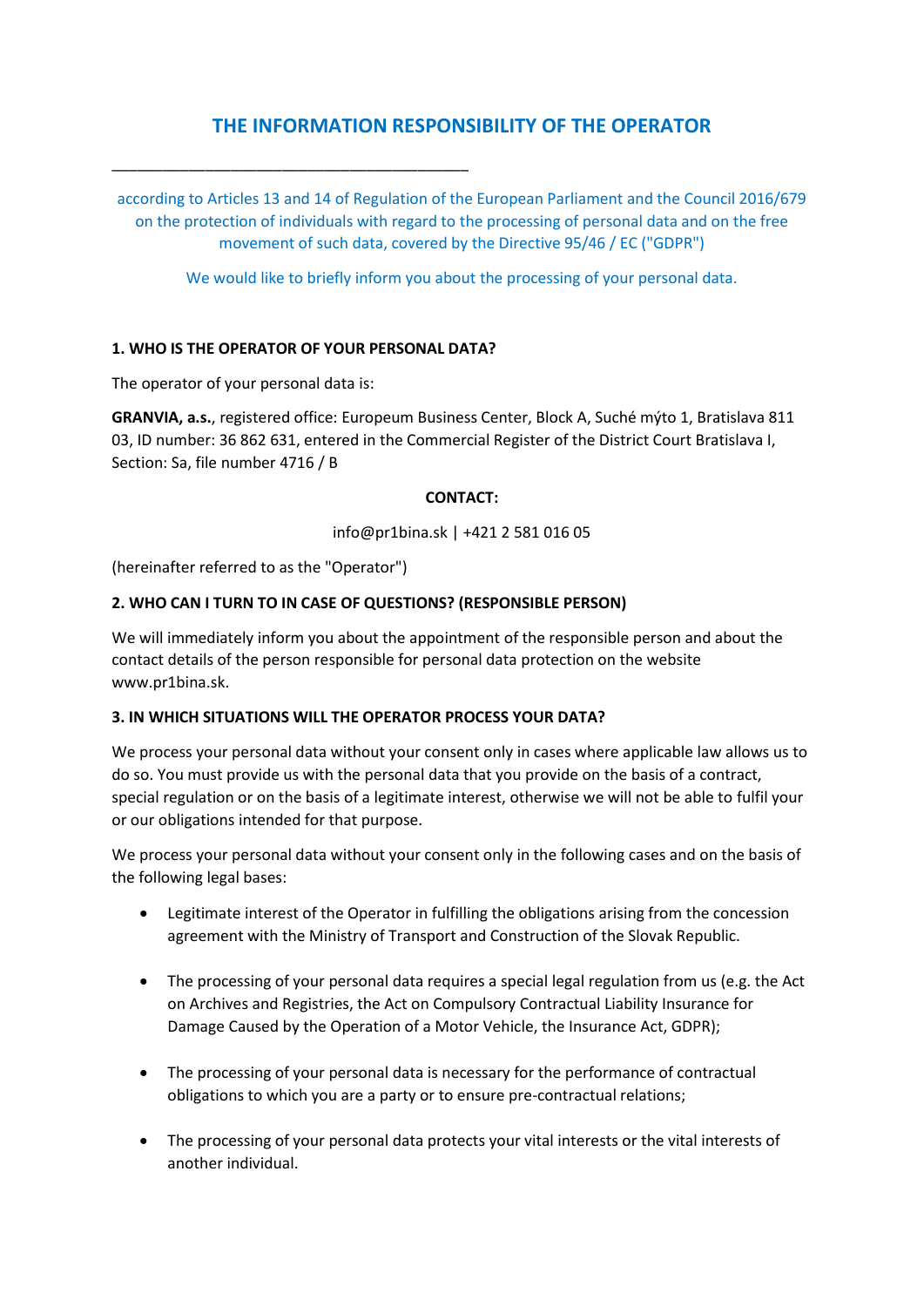### **4. LEGAL INTERESTS FOR WHICH YOUR PERSONAL DATA ARE PROCESSED**

The controller sometimes processes your personal data without your consent also on the basis of its legitimate interest in processing or on the basis of the legitimate interest of third parties. The operator processes your personal data on the basis of the following legitimate interests:

- Protection of public order and safety, detection of crime, protection of property, life or health of the operator and third parties through a traffic management system - a camera system, located on sections of roads managed by the Operator;
- Legitimate interest of the Operator in fulfilling other obligations arising from the concession agreement with the Ministry of Transport and Construction of the Slovak Republic for ensuring the operation of the project road.

### **5. WHAT PERSONAL DATA WE PROCESS ABOUT YOU?**

We process common personal data about you as well as a special category of personal data, in particular

- video recordings of affected persons located in the Monitored Area;
- expressions of the personal nature of the affected persons located in the Monitored Area;
- other personal data, if they appear in the Monitored Area;
- in the case of owners of adjacent real estate, also contact details, through which we contact the owners whenever it is planned to perform the work necessary to ensure the operation of the project road in the immediate vicinity of their property;
- for senders of correspondence, also personal data that we are obliged to process in accordance with applicable law;
- in case of job seekers, also the personal data you provide to us, but only to the extent necessary to ensure pre-contractual relations;
- in the event of traffic accidents, detailed information (any) and a description of the circumstances, vehicles and persons affected by the accident, or only to the extent necessary for the fulfilment of obligations arising from the concession agreement with the Ministry of Transport and Construction of the Slovak Republic;
- in the event of insured events, also the personal data of the participants in the loss event, but only to the extent necessary to ensure the purpose of the insurance;
- for data subjects who exercise their rights under the GDPR, also the personal data of the data subjects, but only to the extent necessary for the exercise of the rights of data subjects.

#### **6. FOR HOW LONG WE KEEP YOUR PERSONAL DATA?**

We keep your personal data for as long as is necessary to fulfill their purposes. When storing personal data, we follow special regulations that set us deadlines for storage and / or the basic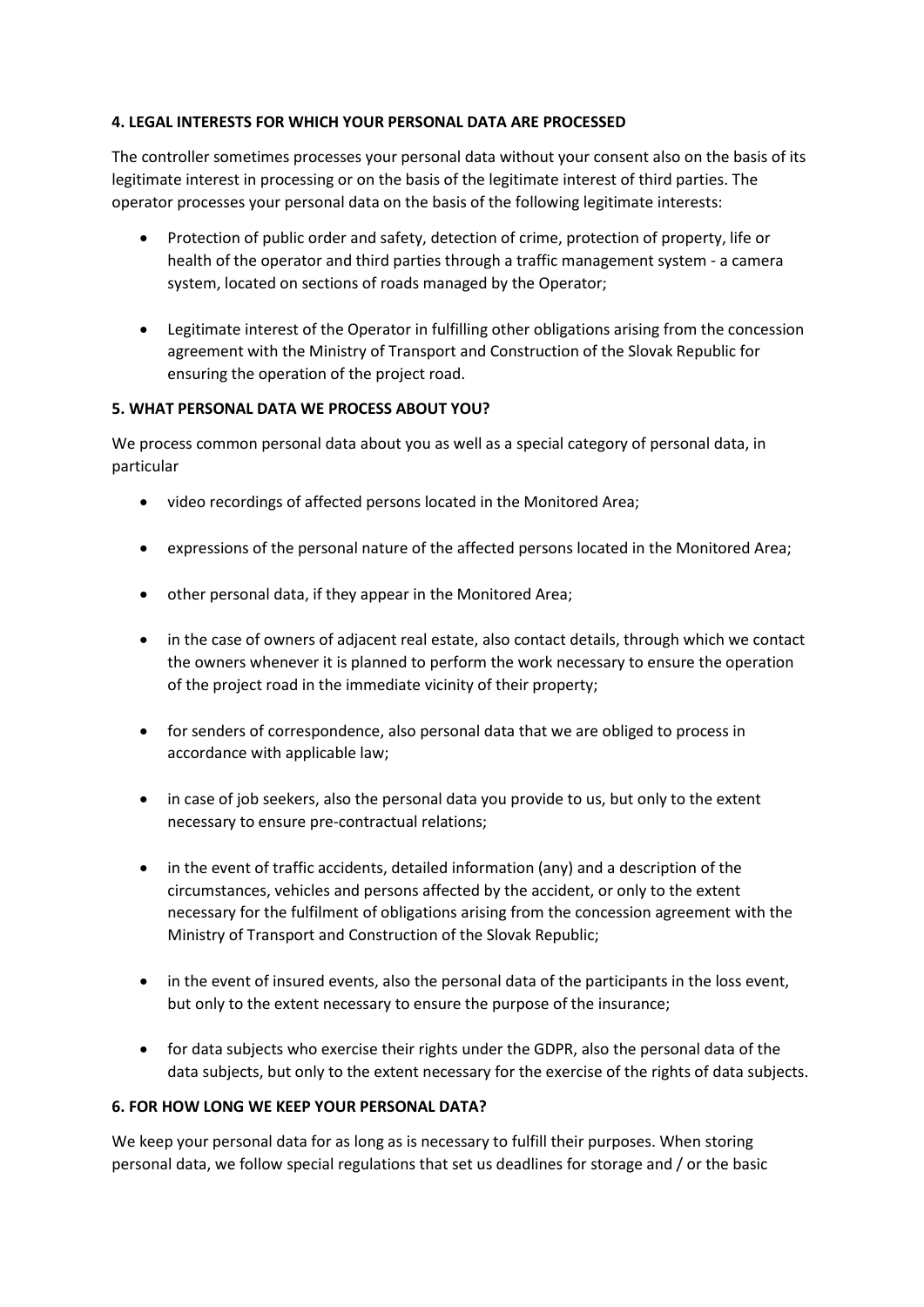principles of the GDPR regarding the storage and disposal of personal data. Records from the camera system of the traffic control system are stored for 72 hours.

## **7. WHAT SOURCES DO THE COLLECTED INFORMATION COME FROM?**

The personal data we process about you come from you or from the relevant camera devices. For owners of adjacent properties, contact details come from available sources.

## **8. WHO RECEIVES PERSONAL DATA**

We provide your personal data only in justified cases and only to the extent necessary to the following categories of recipients:

- VINCI Group companies;
- our contractual partners, through which we ensure the fulfillment of the concession agreement with the Ministry of Transport and Construction of the Slovak Republic (Granvia Operation, a.s., other subcontractors, insurance companies, external auditors, etc.);
- our contractual partners, which we need for our normal functioning and implementation of contractual relations, namely suppliers of information technology (service providers for camera systems, IT administration, etc.);
- to other entities in cases where the right or obligation to provide your personal data is imposed on us by law, or if it is necessary to protect our legitimate interests (eg police, court, etc.).

## **9. TRANSFER OF PERSONAL DATA TO THIRD COUNTRIES**

The operator does not transfer your personal data to third countries outside the EU.

#### **10. WHAT RIGHTS DO YOU HAVE REGARDING YOUR PERSONAL DATA?**

- right of access you can ask us for access to the personal data we process about you. The operator shall also provide a copy of the personal data processed.
- the right to rectification you can ask us to correct inaccurate or incomplete personal data that we process about you.
- right to delete you can ask us to delete your personal data if any of the following situations occur:
- 1. personal data are no longer required for the purposes for which they were obtained or otherwise processed;
- 2. in the past, you have given us consent to the processing that you revoke, and we are not authorized to process ´the personal data in question without your consent;
- 3. you object to processing carried out in specific situations under the GDPR (task performed in the public interest, legitimate interest of the Operator or profiling) and no legitimate grounds for processing outweigh your interests, rights and freedoms; or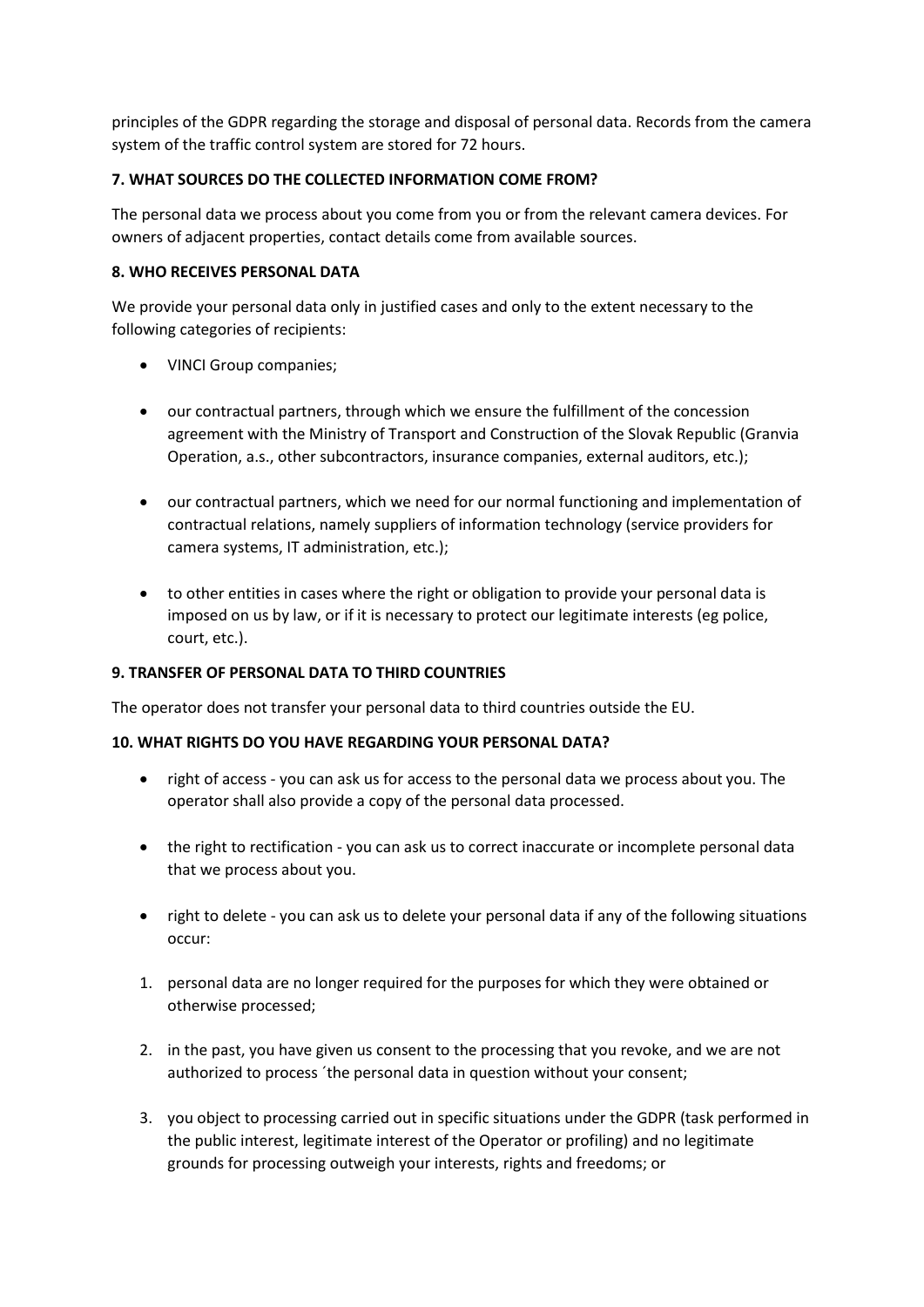- 4. object to processing for direct marketing purposes;
- 5. personal data have been processed illegally;
- 6. personal data must be deleted in order to comply with a legal obligation under EU law or the law of the Member State to which the Operator is subject;
- 7. personal data were collected in connection with the offer of information society services under the GDPR.

**the right to restrict the processing** - you can ask the Operator to restrict the processing of your personal data if any of the following situations occurs:

- 1. you have denied the accuracy of the personal data for the time necessary for the Operator to verify the accuracy of the personal data;
- 2. the processing of your personal data is illegal, but you refuse to delete this data and instead request a restriction on its use;
- 3. the controller no longer needs personal data for processing purposes, but you request them to determine, enforce or defend legal claims;
- 4. you have objected to the processing of your personal data in specific situations under the GDPR (task performed in the public interest, legitimate interest of the Operator or profiling), until it is verified that the legitimate reasons of the Operator outweigh your legitimate reasons.

**the right to data transfer** - if we process your personal data on the basis of

- 1. your consent; or
- 2. it is necessary for the performance of the contract to which you are a party,

and at the same time it is a process of automated processing intermediaries, you have the right to request the transfer of personal data to another operator. This applies if you have provided personal data to the Operator, in a structured, commonly used and machine-readable format and this right does not adversely affect the rights and freedoms of others.

- **the right to object** you can object at any time to the processing of your personal data with the Operator for the purposes of direct marketing carried out on the basis of the Operator's legitimate interest and whenever we process your personal data on the basis of a legitimate interest or public interest, including profiling.
- **the right to lodge a complaint** you have the right to lodge a complaint with the supervisory body, which is the Office for Personal Data Protection of the Slovak Republic, Hraničná 12, 820 07 Bratislava 27, www.uoou.sk.

#### **Your rights may be limited by relevant EU or Member State law.**